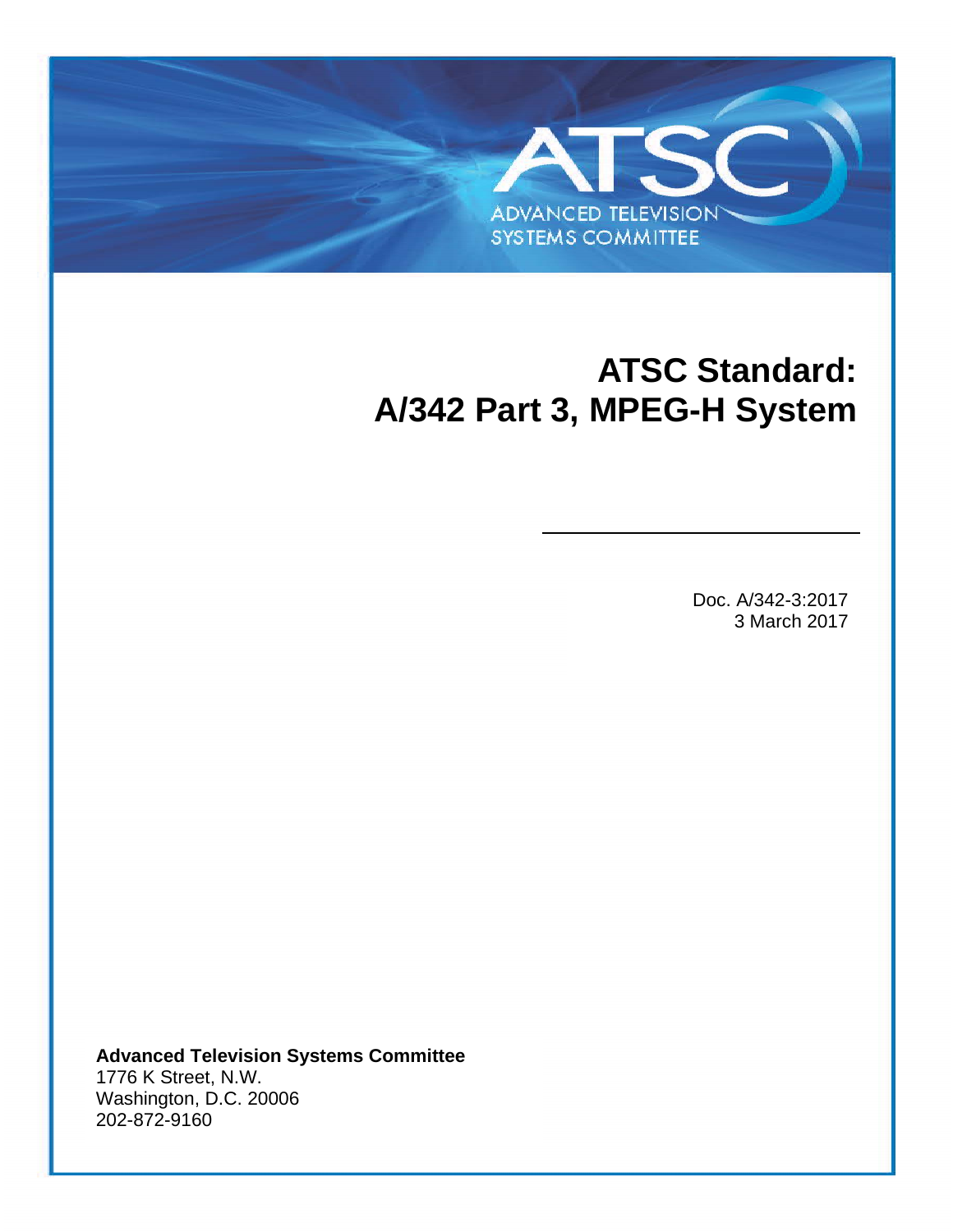The Advanced Television Systems Committee, Inc., is an international, non-profit organization developing voluntary standards and recommended practices for digital television. ATSC member organizations represent the broadcast, broadcast equipment, motion picture, consumer electronics, computer, cable, satellite, and semiconductor industries. ATSC also develops digital television implementation strategies and supports educational activities on ATSC standards. ATSC was formed in 1983 by the member organizations of the Joint Committee on InterSociety Coordination (JCIC): the Electronic Industries Association (EIA), the Institute of Electrical and Electronic Engineers (IEEE), the National Association of Broadcasters (NAB), the National Cable Telecommunications Association (NCTA), and the Society of Motion Picture and Television Engineers (SMPTE). For more information visit [www.atsc.org.](http://www.atsc.org/)

*Note*: The user's attention is called to the possibility that compliance with this standard may require use of an invention covered by patent rights. By publication of this standard, no position is taken with respect to the validity of this claim or of any patent rights in connection therewith. One or more patent holders have, however, filed a statement regarding the terms on which such patent holder(s) may be willing to grant a license under these rights to individuals or entities desiring to obtain such a license. Details may be obtained from the ATSC Secretary and the patent holder.

Implementers with feedback, comments, or potential bug reports relating to this document may contact ATSC at [https://www.atsc.org/feedback/.](https://www.atsc.org/feedback/)

## **Revision History**

| Version                                                              | <b>Date</b>     |
|----------------------------------------------------------------------|-----------------|
| Candidate Standard approved                                          | 3 May 2016      |
| Updated CS approved                                                  | 9 November 2016 |
| Standard approved                                                    | 3 March 2017    |
| Document number inconsistency fixed on title page and running header | 7 March 2017    |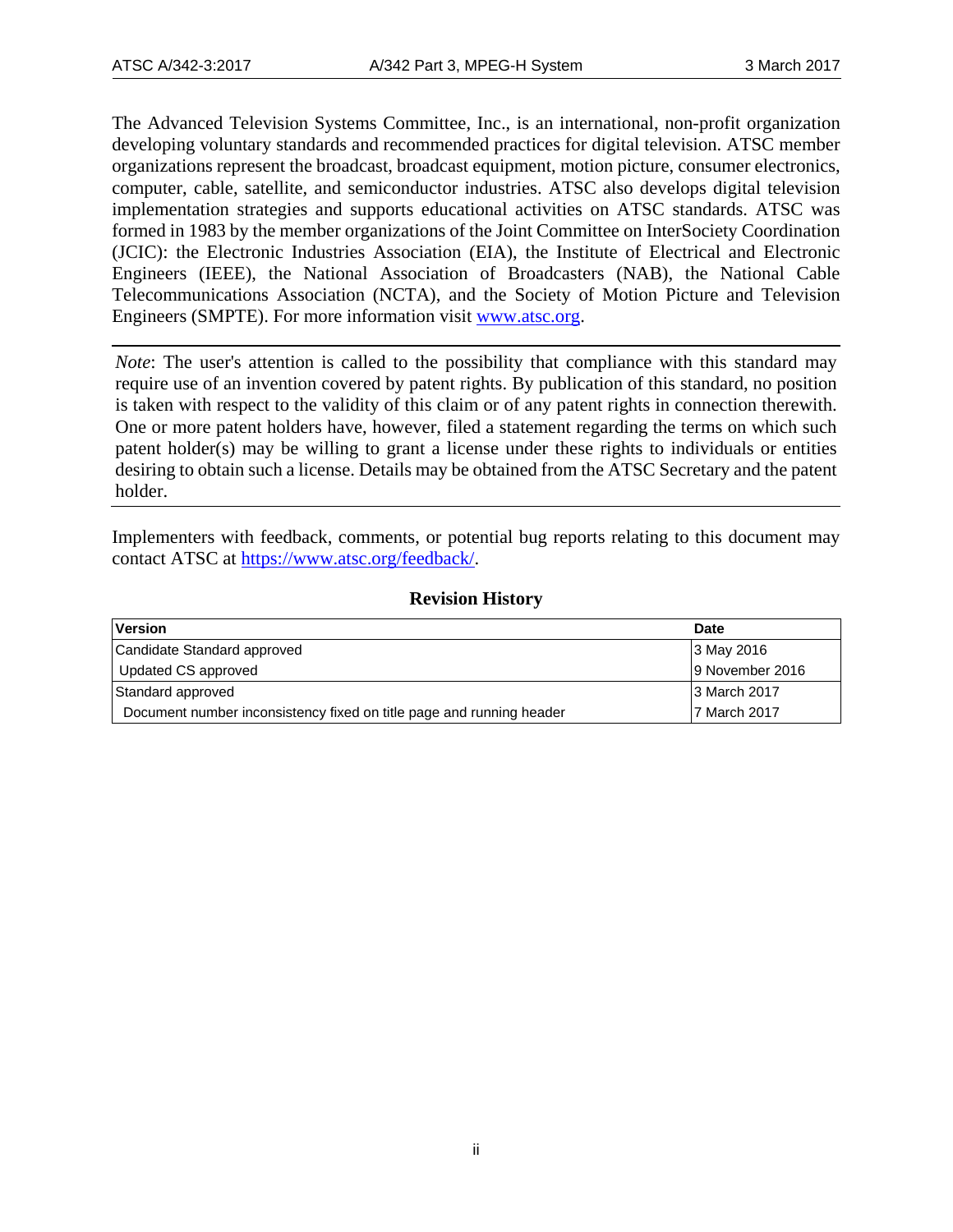## **Table of Contents**

| 1.                                          |       |                     |                                                                                                             |                                         |
|---------------------------------------------|-------|---------------------|-------------------------------------------------------------------------------------------------------------|-----------------------------------------|
|                                             | 1.1   |                     | <b>Introduction and Background</b>                                                                          | 1                                       |
|                                             | 1.2   | Organization        |                                                                                                             | 1                                       |
| 2.                                          |       |                     |                                                                                                             |                                         |
|                                             | 2.1   |                     | <b>Normative References</b>                                                                                 | 1                                       |
|                                             | 2.2   |                     | <b>Informative References</b>                                                                               | $\mathbf{2}$                            |
| 3.                                          |       |                     |                                                                                                             | . 2                                     |
|                                             | 3.1   |                     | <b>Compliance Notation</b>                                                                                  | $\overline{2}$                          |
|                                             | 3.2   |                     | <b>Treatment of Syntactic Elements</b>                                                                      | $\mathbf{3}$                            |
|                                             | 3.2.1 |                     | <b>Reserved Elements</b>                                                                                    | $\mathbf{3}$                            |
|                                             | 3.3   |                     | <b>Acronyms and Abbreviation</b>                                                                            | $\mathbf{3}$                            |
|                                             | 3.4   | <b>Terms</b>        |                                                                                                             | 3                                       |
| 4.                                          |       |                     |                                                                                                             |                                         |
|                                             | 4.1   | <b>Introduction</b> |                                                                                                             | 4                                       |
|                                             | 4.2   |                     | <b>MPEG-H Audio system Features</b>                                                                         | $\overline{\mathbf{4}}$                 |
|                                             | 4.2.1 |                     | <b>Metadata Audio Elements</b>                                                                              | $\overline{\mathbf{4}}$                 |
|                                             |       | 4.2.2               | <b>Multi-Stream Delivery</b>                                                                                | 5                                       |
|                                             |       | 4.2.3               | Audio/Video Fragment Alignment and Seamless Configuration Change                                            | 6                                       |
|                                             | 4.2.4 |                     | <b>Seamless Switching</b>                                                                                   | 6                                       |
|                                             | 4.2.5 |                     | <b>Loudness and Dynamic Range Control</b>                                                                   | 6                                       |
|                                             | 4.2.6 |                     | <b>Interactive Loudness Control</b>                                                                         | 7                                       |
| 5.                                          |       |                     |                                                                                                             | .7                                      |
|                                             | 5.1   |                     | <b>Audio Encoding</b>                                                                                       | 7                                       |
|                                             | 5.2   |                     | <b>Bit Stream Encapsulation</b>                                                                             | 7                                       |
|                                             | 5.2.1 |                     | <b>MHAS (MPEG-H Audio Stream) Elementary stream</b>                                                         | 7                                       |
|                                             | 5.2.2 |                     | <b>ISOBMFF Encapsulation</b>                                                                                | 8                                       |
|                                             | 5.3   |                     | <b>Audio Loudness and DRC signaling</b>                                                                     | 9                                       |
|                                             |       |                     |                                                                                                             |                                         |
|                                             | A.1   |                     | <b>Examples of MPEG-H audio file structure</b>                                                              | $\mathbf{1}$                            |
|                                             |       |                     |                                                                                                             |                                         |
| <b>MPEG-H Audio Decoder Overview</b><br>B.1 |       |                     | $\mathbf{1}$                                                                                                |                                         |
|                                             | B.2   |                     | <b>Output Signals</b>                                                                                       | 1                                       |
|                                             |       | B.2.1               | <b>Loudspeaker Output</b>                                                                                   | $\mathbf{1}$                            |
|                                             |       | B.2.2               | <b>Binaural Output to Headphones</b>                                                                        | $\boldsymbol{2}$                        |
|                                             | B.3   |                     | <b>Decoder Behavior</b>                                                                                     | $\boldsymbol{2}$                        |
|                                             |       | B.3.1               | <b>Tune-in</b>                                                                                              | $\boldsymbol{2}$                        |
|                                             |       | B.3.2               | <b>Configuration Change</b>                                                                                 | $\mathbf{3}$                            |
|                                             |       | <b>B.3.3</b>        | <b>DASH Adaptive Bitrate Switching</b>                                                                      | $\mathbf{3}$                            |
|                                             | B.4   |                     | <b>User Interface for Interactivity</b>                                                                     | $\mathbf{3}$                            |
|                                             |       | B.4.1<br>B.4.2      | <b>Audio Scene and User Interactivity Information</b><br><b>MPEG-H Audio Decoder API for User Interface</b> | $\mathbf{3}$<br>$\overline{\mathbf{4}}$ |
|                                             |       | <b>B.4.3</b>        | <b>User Interface on Systems Level</b>                                                                      | 4                                       |
|                                             | B.5   |                     | <b>Loudness Normalization and Dynamic Range Control</b>                                                     | 5                                       |
|                                             |       |                     |                                                                                                             |                                         |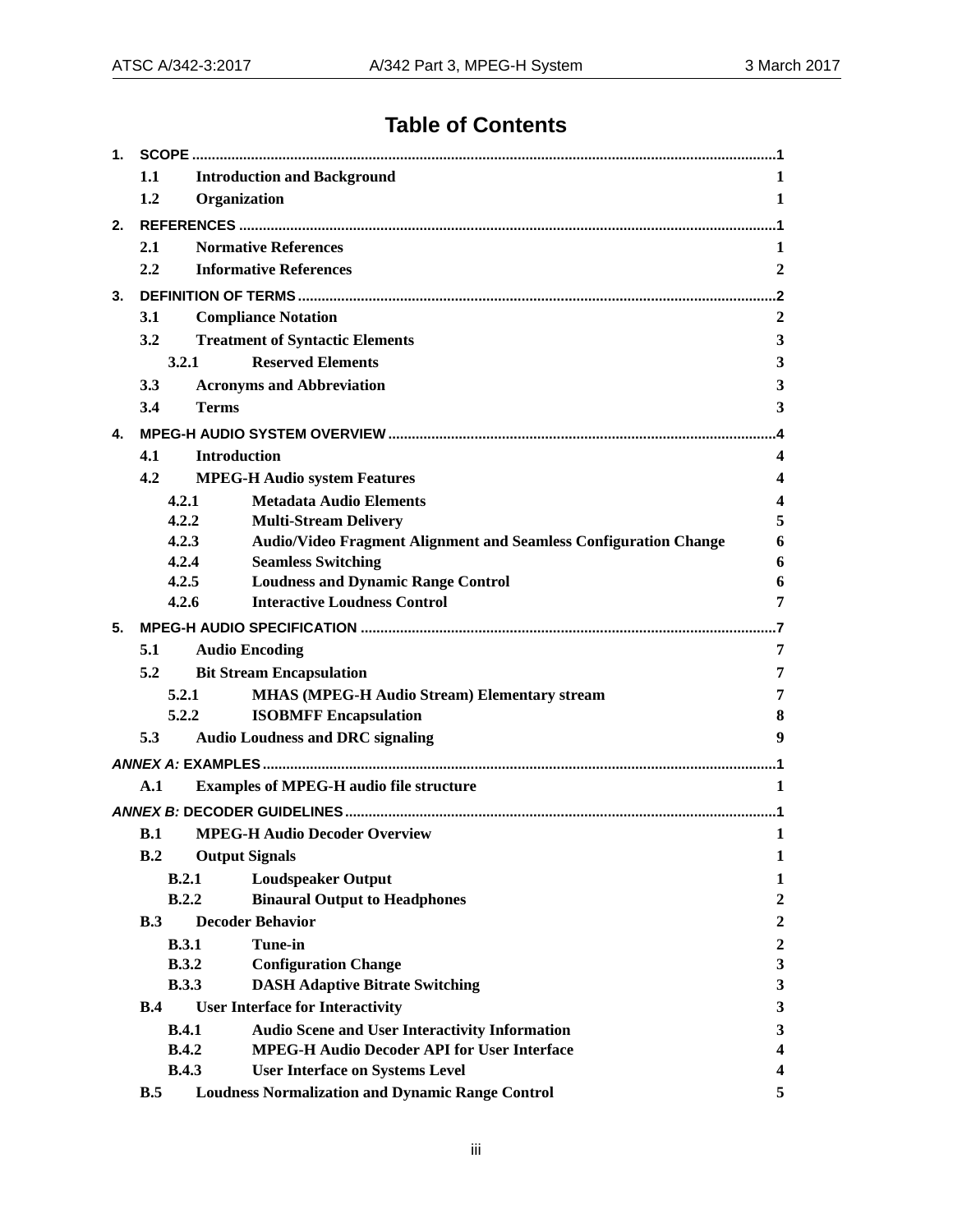# **Index of Figures and Tables**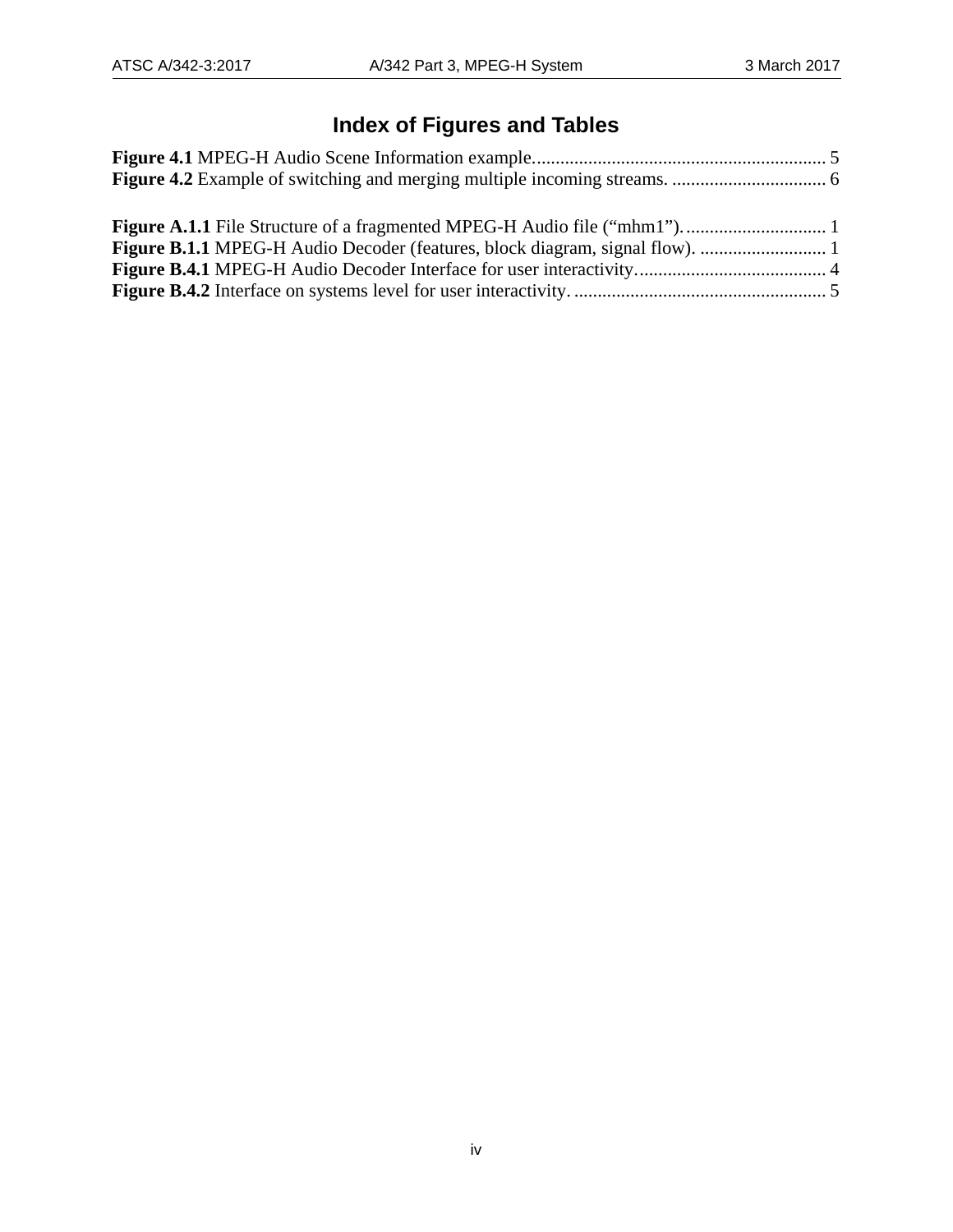## **ATSC Standard: A/342 Part 3, MPEG-H System**

## <span id="page-4-0"></span>**1. SCOPE**

This document standardizes the MPEG-H Audio system for use in the ATSC 3.0 Digital Television System. It describes the characteristics of the MPEG-H Audio system and establishes a set of constraints on MPEG-H Audio [\[2\]](#page-4-5) [\[4\]](#page-4-6) for use within ATSC 3.0 broadcast emissions.

## <span id="page-4-1"></span>1.1 Introduction and Background

The ATSC 3.0 audio system provides an enhanced feature set and improves upon the capabilities of past ATSC audio systems. The system provides listeners with both a personalized and an immersive experience. The ATSC 3.0 audio system establishes a common framework for multiple Next Generation Audio (NGA) systems, both current and future. The MPEG-H Audio system is one of the NGA systems standardized in ATSC 3.0.

## <span id="page-4-2"></span>1.2 Organization

This document is organized as follows:

- Section 1 Outlines the scope of this document and provides a general introduction.
- Section 2 Lists references and applicable documents.
- Section 3 Provides a definition of terms, acronyms, and abbreviations for this document.
- Section 4 Gives an overview of the MPEG-H Audio System for ATSC 3.0.
- Section 5 Specifies MPEG-H Audio for ATSC 3.0
- Annex A Provides examples of File Format structures
- Annex B Describes Decoder Guidelines for MPEG-H Audio

## <span id="page-4-3"></span>**2. REFERENCES**

All referenced documents are subject to revision. Users of this Standard are cautioned that newer editions might or might not be compatible.

## <span id="page-4-4"></span>2.1 Normative References

The following documents, in whole or in part, as referenced in this document, contain specific provisions that are to be followed strictly in order to implement provisions of this Standard.

- <span id="page-4-7"></span>[1] IEEE: "Use of the International Systems of Units (SI): The Modern Metric System," Doc. SI 10, Institute of Electrical and Electronics Engineers, New York, N.Y.
- <span id="page-4-5"></span>[2] ISO/IEC: "Information technology – High efficiency coding and media delivery in heterogeneous environments – Part 3: 3D audio," Doc. 23008-3:2015, International Standards Organization / International Electrotechnical Commission, Geneva, Switzerland.
- <span id="page-4-8"></span>[3] ISO/IEC: "Information technology – High efficiency coding and media delivery in heterogeneous environments – Part 3: 3D audio," AMENDMENT 2, Doc. 23008-3:2015, International Standards Organization / International Electrotechnical Commission, Geneva Switzerland.
- <span id="page-4-6"></span>[4] ISO/IEC: "Information technology – High efficiency coding and media delivery in heterogeneous environments – Part 3: 3D audio", AMENDMENT 3, Doc. 23008-3:2015,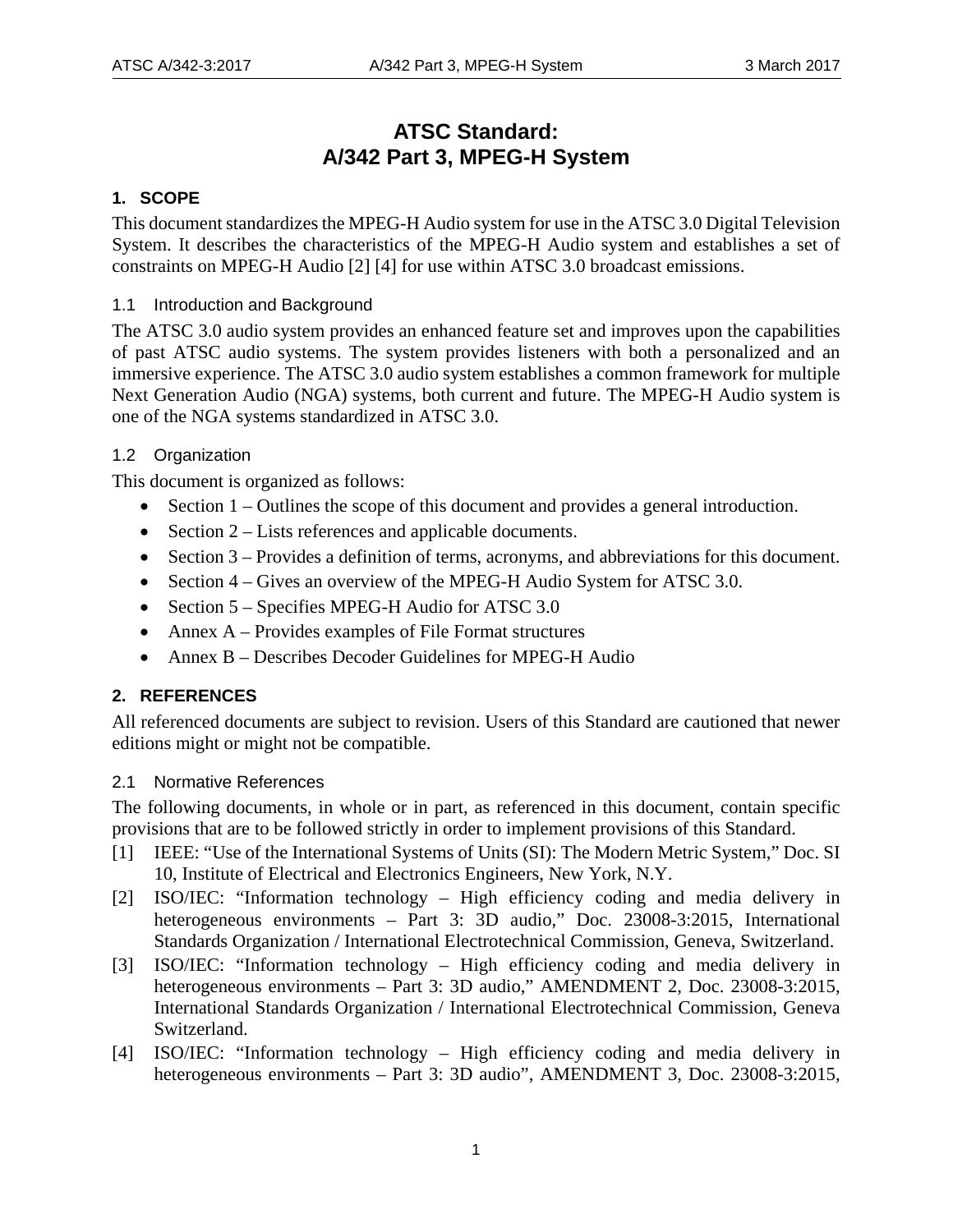International Standards Organization / International Electrotechnical Commission, Geneva Switzerland.

- <span id="page-5-7"></span>[5] ISO/IEC: "Information technology – High efficiency coding and media delivery in heterogeneous environments – Part 3: 3D audio", AMENDMENT 4, Doc. 23008-3:2015, International Standards Organization / International Electrotechnical Commission, Geneva Switzerland.
- <span id="page-5-8"></span>[6] ISO/IEC: "MPEG audio technologies – Part 4: Dynamic Range Control," Doc. 23003- 4:2015, International Standards Organization / International Electrotechnical Commission, Geneva Switzerland.
- <span id="page-5-0"></span>2.2 Informative References

The following documents contain information that may be helpful in applying this Standard.

- <span id="page-5-4"></span>[7] ATSC: "Techniques for Establishing and Maintaining Audio Loudness for Digital Television," Doc. A/85:2013, Advanced Television Systems Committee, Washington, D.C., 12 March 2013.
- <span id="page-5-6"></span><span id="page-5-3"></span>[8] ATSC: "ATSC Standard: A/342 Part 1, Audio Common Elements," Doc. A/342-1:2017, Advanced Television Systems Committee, Washington, D.C., 24 January 2017.
- <span id="page-5-9"></span>[9] ITU: "Multichannel stereophonic sound system with and without accompanying picture," Recommendation ITU-R BS.775-3, International Telecommunications Union, Geneva, Switzerland.
- [10] ITU: "Algorithms to measure audio programme loudness and true-peak audio level," Recommendation ITU-R BS.1770-4, International Telecommunications Union, Geneva, Switzerland, 2015.
- <span id="page-5-5"></span>[11] ITU: "Requirements for Loudness and True-Peak Indicating Meters," Recommendation ITU-R BS.1771-1, International Telecommunications Union, Geneva, Switzerland.
- <span id="page-5-10"></span>[12] ITU: "Advanced sound system for programme production," Recommendation ITU-R BS.2051, International Telecommunications Union, Geneva, Switzerland.

## <span id="page-5-1"></span>**3. DEFINITION OF TERMS**

With respect to definition of terms, abbreviations, and units, the practice of the Institute of Electrical and Electronics Engineers (IEEE) as outlined in the Institute's published standards [\[1\]](#page-4-7) shall be used. Where an abbreviation is not covered by IEEE practice or industry practice differs from IEEE practice, the abbreviation in question will be described in Section 3.3 of this document.

<span id="page-5-2"></span>3.1 Compliance Notation

This section defines compliance terms for use by this document:

- **shall** This word indicates specific provisions that are to be followed strictly (no deviation is permitted).
- **shall not** This phrase indicates specific provisions that are absolutely prohibited.
- **should** This word indicates that a certain course of action is preferred but not necessarily required.
- **should not** This phrase means a certain possibility or course of action is undesirable but not prohibited.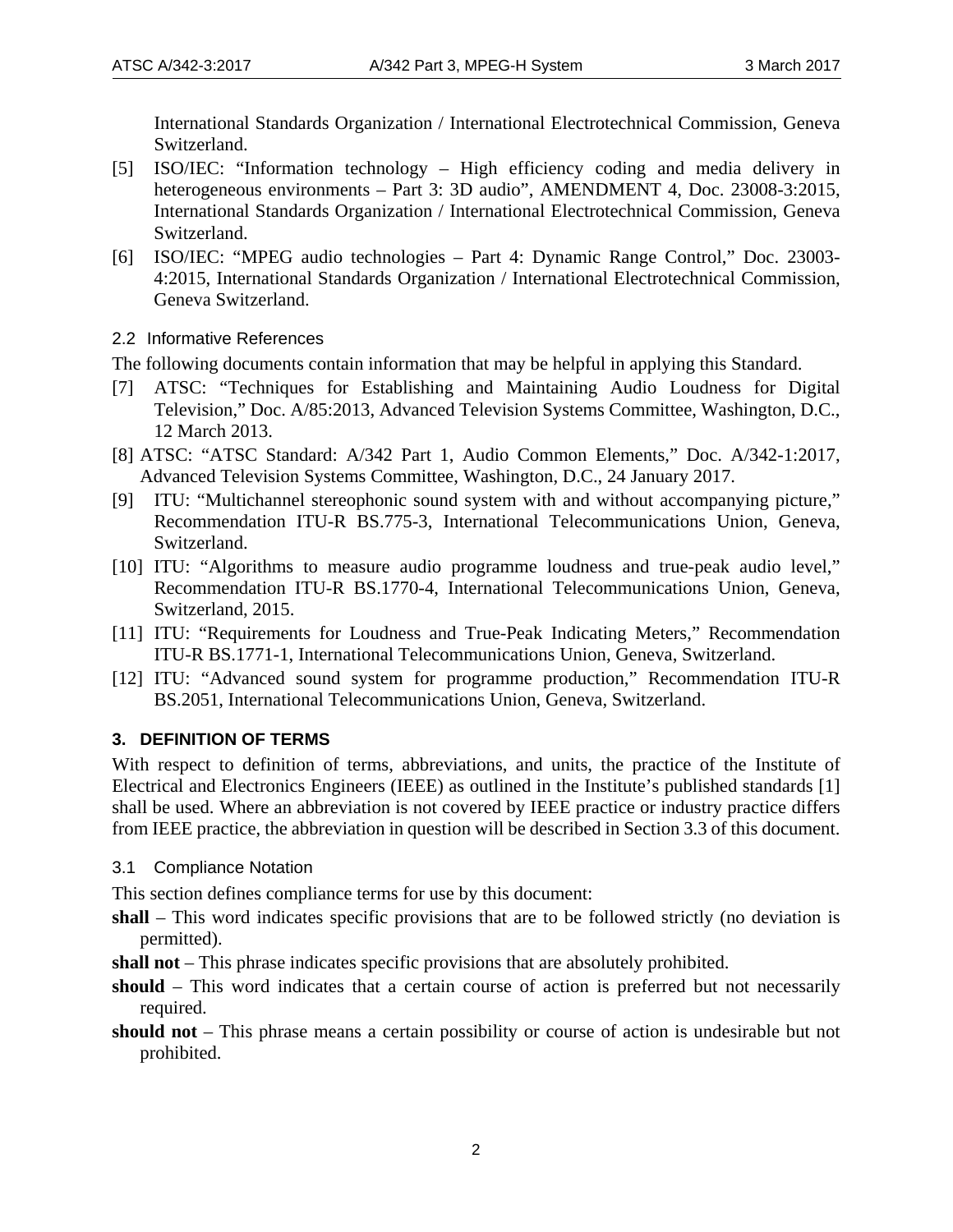## <span id="page-6-0"></span>3.2 Treatment of Syntactic Elements

This document contains symbolic references to syntactic elements used in the audio, video, and transport coding subsystems. These references are typographically distinguished by the use of a different font (e.g., restricted), may contain the underscore character (e.g., sequence\_end\_code), and may consist of character strings that are not English words (e.g., dynrng).

## <span id="page-6-1"></span>3.2.1 Reserved Elements

One or more reserved bits, symbols, fields, or ranges of values (i.e., elements) may be present in this document. These are used primarily to enable adding new values to a syntactical structure without altering its syntax or causing a problem with backwards compatibility, but they also can be used for other reasons.

The ATSC default value for reserved bits is '1.' There is no default value for other reserved elements. Use of reserved elements except as defined in ATSC Standards or by an industry standards setting body is not permitted. See individual element semantics for mandatory settings and any additional use constraints. As currently reserved elements may be assigned values and meanings in future versions of this Standard, receiving devices built to this version are expected to ignore all values appearing in currently reserved elements to avoid possible future failure to function as intended.

## <span id="page-6-2"></span>3.3 Acronyms and Abbreviation

The following acronyms and abbreviations are used within this document.

**ATSC** – Advanced Television Systems Committee

**DASH** – Dynamic Adaptive Streaming over HTTP

**GUI** – Graphical User Interface

**HOA** – Higher Order Ambisonics

**IPF** – Immediate Play-out Frame

**ISOBMFF** – ISO Base Media File Format

**MAE** – Metadata Audio Element

**MHAS** – MPEG-H Audio Stream

**mhm1**– ISO Base Media File Format sample entry type for MPEG-H Audio Stream

**M&E** – Music & Effects

**RAP** – Random Access Point

**UI** – User Interface

## <span id="page-6-3"></span>3.4 Terms

The following terms are used within this document.

**reserved** – Set aside for future use by a Standard.

**Fragment** – One part of a fragmented ISOBMFF file

**Scalable/Layered Audio** – An audio system that uses hierarchical techniques to: (1) Provide increasing quality of service with improving reception conditions, and/or (2) Provide different levels of service quality as required by different device types or presentation environments.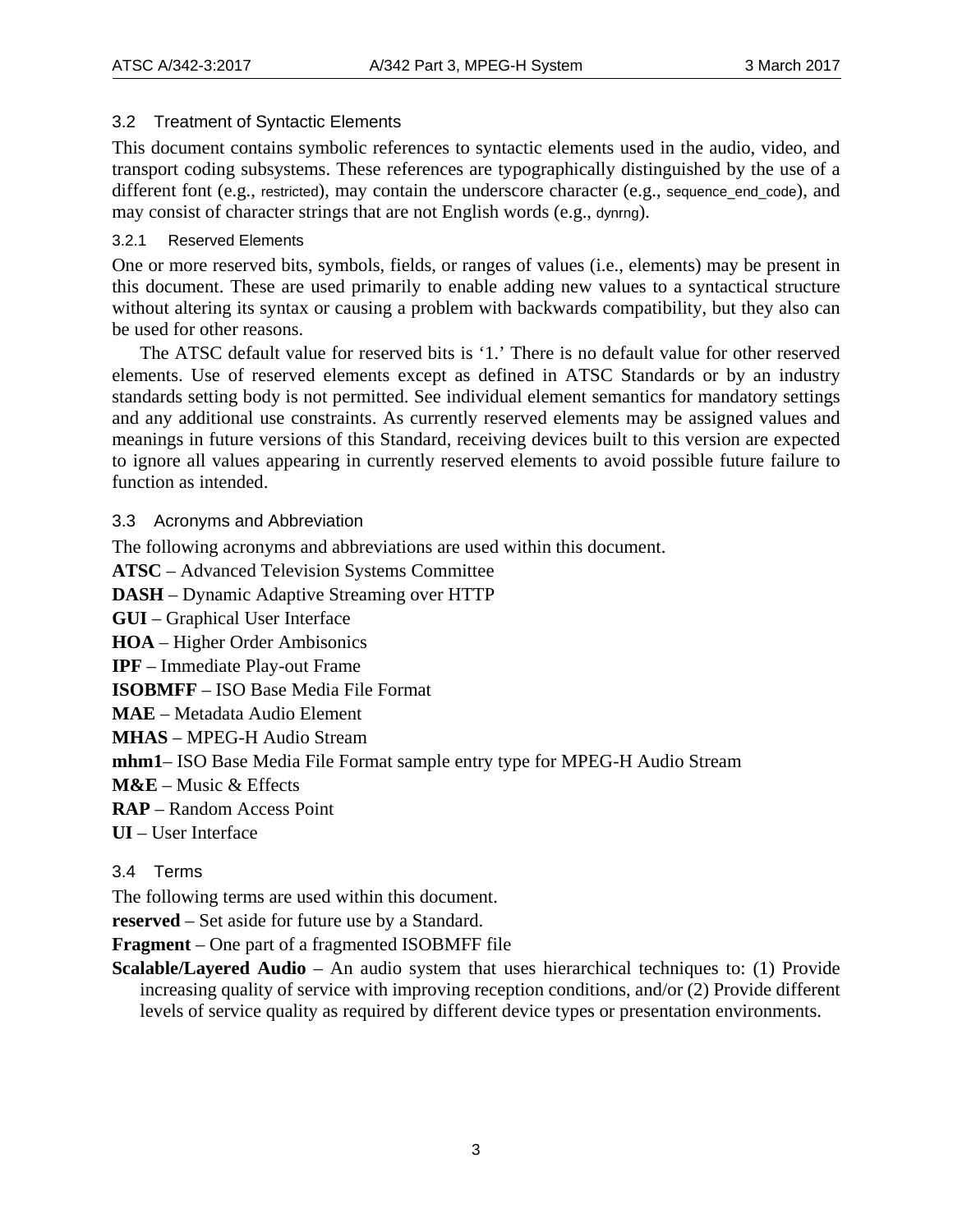## <span id="page-7-0"></span>**4. MPEG-H AUDIO SYSTEM OVERVIEW**

## <span id="page-7-1"></span>4.1 Introduction

The MPEG-H Audio system (ISO/IEC 23008-3 [\[2\]](#page-4-5) [\[4\]\)](#page-4-6) offers methods for coding of channelbased content, coding of object-based content, and coding of scene-based content (using Higher Order Ambisonics [HOA] as a sound-field representation). An MPEG-H Audio encoded program may consist of a flexible combination of any of the audio program elements that are defined in ATSC A/342-1 Section 5.3.2, namely:

- Channels (i.e., signals for specific loudspeaker positions),
- Objects (i.e., signals with position information) and
- Higher Order Ambisonics, HOA (i.e., sound field signals).

## <span id="page-7-2"></span>4.2 MPEG-H Audio system Features

## <span id="page-7-3"></span>4.2.1 Metadata Audio Elements

MPEG-H Audio uses a set of static metadata, the "Metadata Audio Elements" (MAE), to define an "Audio Scene." An Audio Scene represents an Audio Program as defined in ATSC A/342-1 Section 4 [\[8\].](#page-5-3)

Audio Objects are associated with metadata that contains all information necessary for personalization, interactive reproduction, and rendering in flexible reproduction layouts.

The metadata (MAE) is structured in several hierarchy levels. The top-level element of MAE is the "AudioSceneInfo." Sub-structures of the Audio Scene Info contain "Groups", "Switch Groups", and "Presets". Groups represent Audio Program Components; Presets represent Audio Presentations as defined in ATSC A/342-1 Section 4 [\[8\].](#page-5-3)

## 4.2.1.1 Groups of Elements

The concept of an element group enables arranging related element signals that are to be treated together as a unit, e.g., for interactivity in common or for simultaneous rendering. A use case for groups of elements is the definition of channel-based recordings as audio elements (e.g., a stereo recording in which the two signals should only be manipulated as a pair). Grouping of elements allows for signaling of stems and sub-mixes by collecting the included element signals into groups that then can be treated as single objects.

#### 4.2.1.2 Switch Groups of Elements

The concept of a switch group describes a grouping of elements that are mutually exclusive with one another. It can be used to ensure that exactly one of the switch group members is enabled at a time. This allows for switching between, e.g., different language tracks, when it is not sensible to simultaneously enable multiple language tracks.

#### 4.2.1.3 Presets

Presets can be used to offer pre-configured combinations of groups and objects for more convenient user selection. Properties of the groups, like default gain or position can be set differently for each preset. It is not necessary to include all groups and objects in a preset.

#### 4.2.1.4 Personalization and Interactive Control

Using the information in MAE, the MPEG-H Audio system offers listeners the ability to interactively control and adjust various elements of an audio scene within limits set by broadcasters (e.g., to adjust the relative level of dialogue only in a range specified within the AudioSceneInfo structure).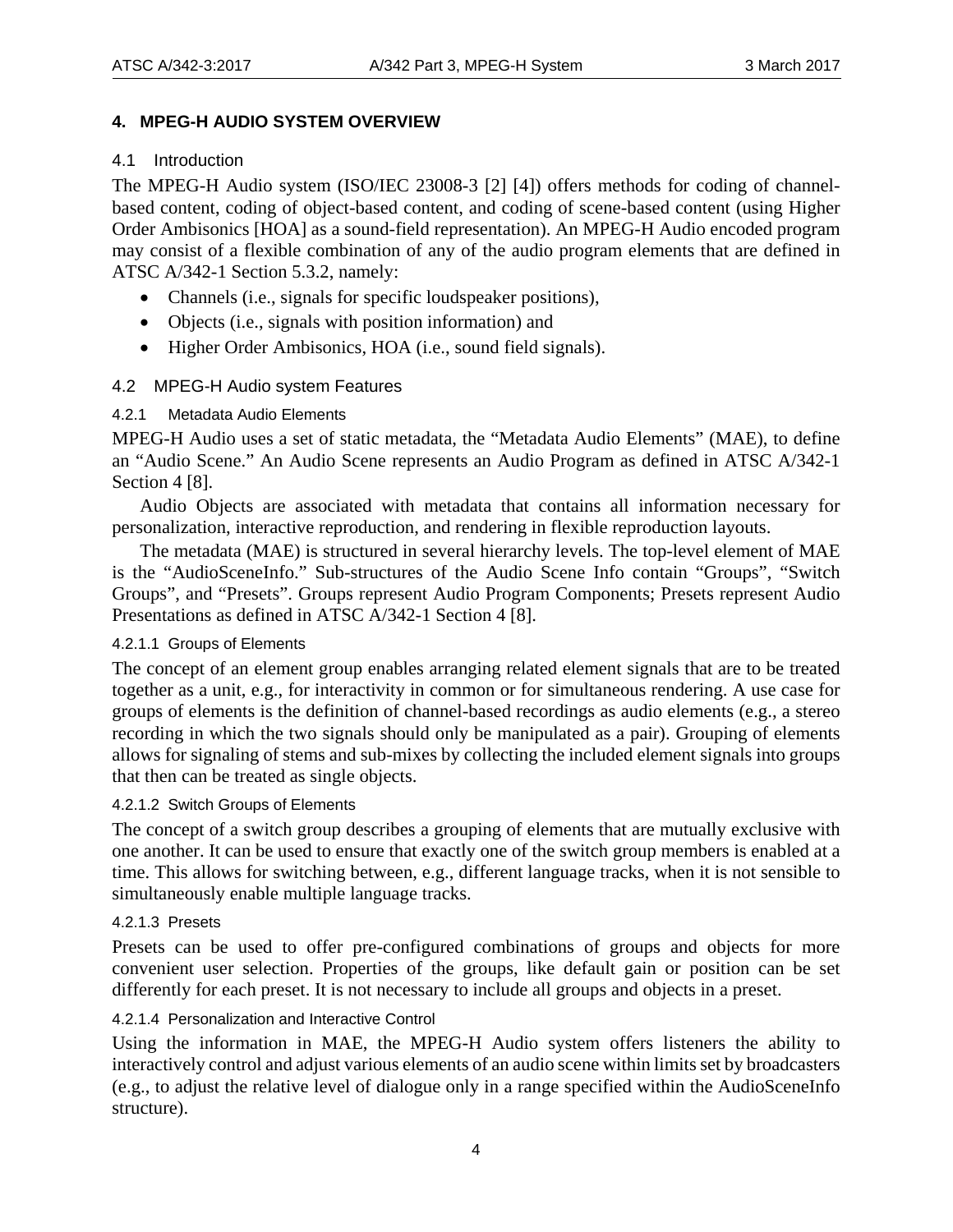#### 4.2.1.5 MAE Audio Scene Example

**[Figure 4.1](#page-8-1)** contains an example of MPEG-H Audio Scene Information with five different groups and one switch group. The switch group contains three commentaries from which to choose – two different English commentaries and one foreign language. Additionally, the user may select the "sound effects" object. In this case, the sound effects object is not a single mono source but rather a multi-channel object with pre-rendered content.



**Figure 4.1** MPEG-H Audio Scene Information example.

## <span id="page-8-1"></span><span id="page-8-0"></span>4.2.2 Multi-Stream Delivery

The multi-stream-enabled MPEG-H Audio system is capable of handling streams delivered in a hybrid environment (e.g., one stream, containing one complete presentation, delivered over Broadcast and one or more additional streams, containing different languages, delivered over Broadband). The MAE information contained in each stream allows the MPEG-H Audio decoder to correctly merge the streams into one stream containing several sub-streams.

[Figure 4.2](#page-9-3) illustrates an example of such a hybrid delivery scenario, in which, out of several incoming streams, the main stream (stream #0) and the third stream (stream #2) are selected and merged into a single stream, while the second stream (stream #1) is discarded based on information obtained from the systems level.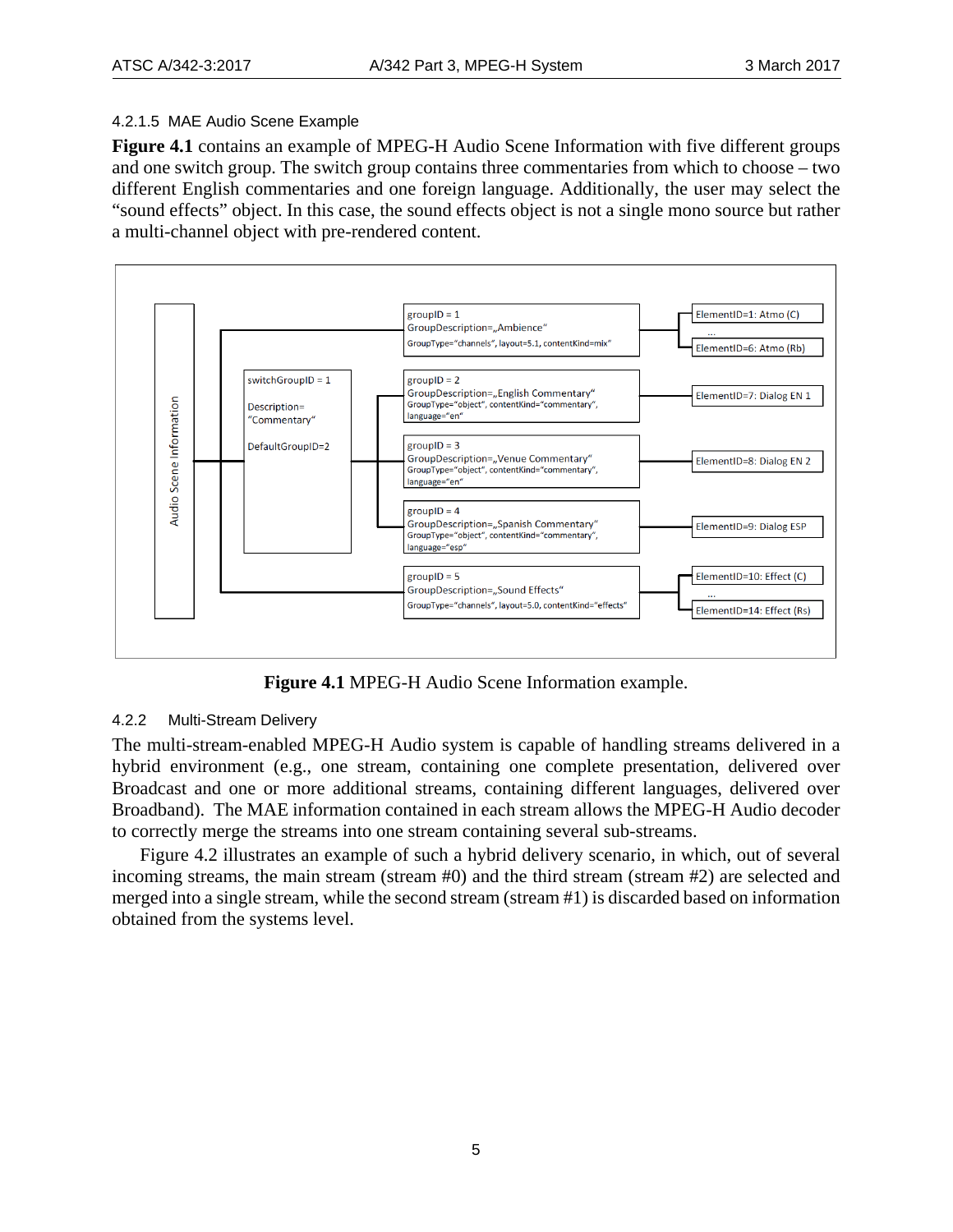

**Figure 4.2** Example of switching and merging multiple incoming streams.

#### <span id="page-9-3"></span><span id="page-9-0"></span>4.2.3 Audio/Video Fragment Alignment and Seamless Configuration Change

The MPEG-H Audio system allows for sample-accurate splicing and reconfiguration of the audio stream at Fragment boundaries. For coding efficiency, the audio and video streams usually use different frame rates, however, some applications may require the audio and video streams to be aligned at the end of certain Fragments (e.g., for stream splicing – normally used for commercial insertion). In this case, at least some audio frames usually need to be truncated to a number of audio samples lower than the normal audio frame size.

The MPEG-H Audio system uses a packet structure, called the MPEG-H Audio Stream (MHAS), to transport encoded audio and corresponding metadata. The MHAS packet design guarantees that any MHAS packet payload always is byte-aligned so that the truncation information is easily accessible on the fly and can be easily inserted, removed or modified by, e.g., a stream splicing device.

Another application of the truncation method is changing the configuration of an MPEG-H Audio stream (e.g., a stereo program may be followed by a program with 5.1 channels and additional audio objects). The configuration usually will change at a video frame boundary that is not aligned with the granules of the audio stream. Using the audio sample truncation method, the configuration change can be aligned to the video frame boundary.

#### <span id="page-9-1"></span>4.2.4 Seamless Switching

The MPEG-H Audio system allows for seamless transitions between audio streams by making use of Immediate Play-out Frames (IPFs). Random-access points can be created, for example, by introducing IPFs at arbitrary positions in the audio stream.

IPFs carry additional information of "previous" audio frames and thereby allow seamless transitions between audio streams, e.g., in a DASH streaming scenario. Having IPFs at DASH segment boundaries allows for glitch-free bitrate adaptation of different audio representations and for on-the-fly reconfiguration of the stream.

#### <span id="page-9-2"></span>4.2.5 Loudness and Dynamic Range Control

The MPEG-H Audio system includes advanced tools for loudness and dynamic range control inherited from MPEG-D DRC. MPEG-D DRC defines a comprehensive and flexible metadata format that includes transmission of loudness metadata according to recommendations ITU-R BS.1770 [\[7\]](#page-5-4) and ITU-R BS.1771 [\[11\]](#page-5-5) among others. Further, MPEG-D DRC is compliant to worldwide regulations including those based on ATSC A/85 [\[7\].](#page-5-6)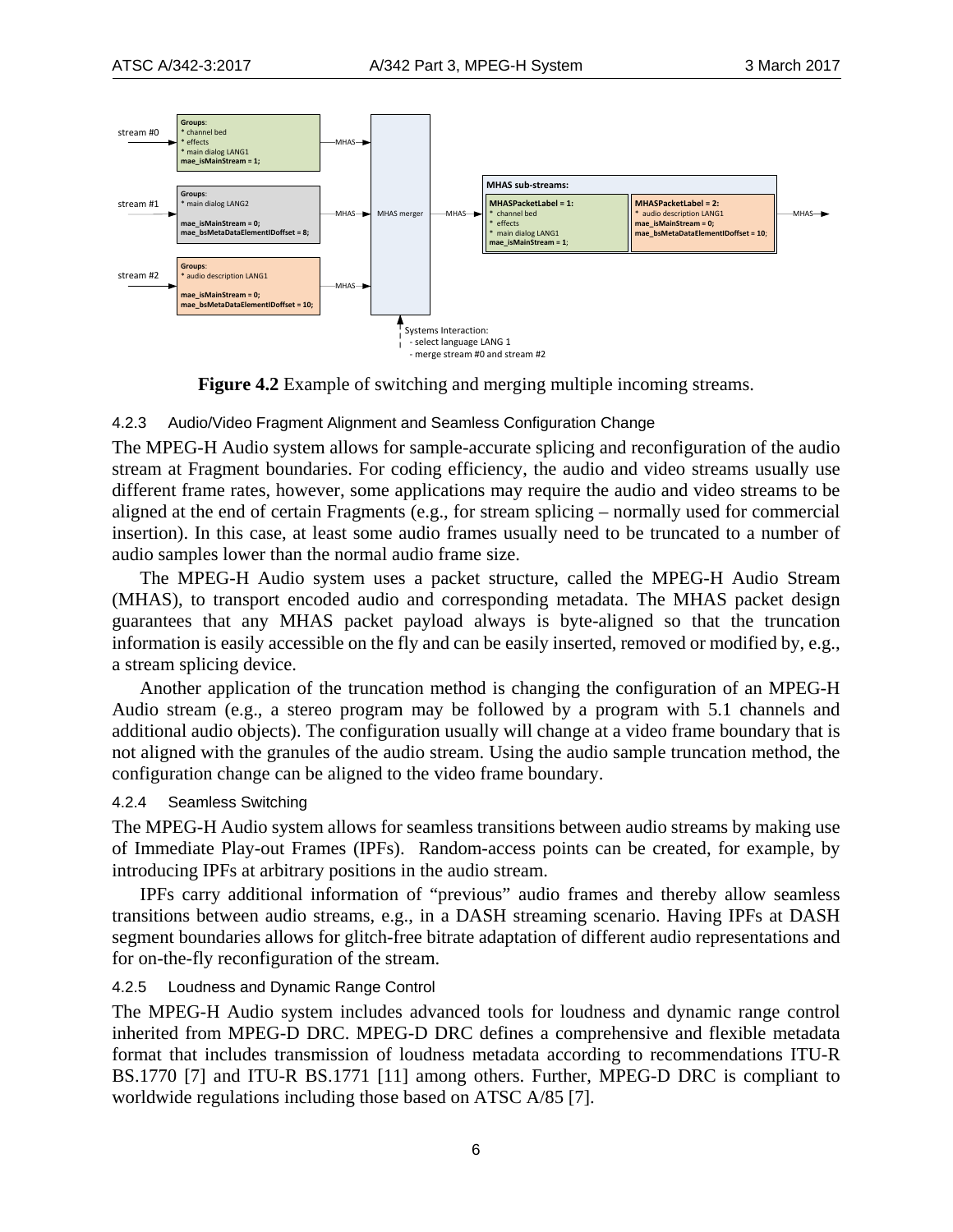The dynamic range control tool offers a rich feature set for accurate adaptation of both complete audio scenes and single elements within audio scenes for different receiving devices and different listening environments. For personalization, the MPEG-H Audio stream can include optional DRC configurations selectable by the user that, e.g., offer improved dialog intelligibility.

In addition to compression provisions, the dynamic range control tool offers broadcastercontrolled ducking of selected audio elements by sending time-varying gain values (e.g., for audio scenes that are combined with voice-overs or audio descriptions).

<span id="page-10-0"></span>4.2.6 Interactive Loudness Control

MPEG-H Audio enables listeners to interactively control and adjust different elements of an audio scene within limits set by broadcasters. To fulfill applicable broadcast regulations and recommendations with respect to loudness consistency, the MPEG-H Audio system includes a tool for automatic compensation of loudness variations due to user interactions.

## <span id="page-10-1"></span>**5. MPEG-H AUDIO SPECIFICATION**

## <span id="page-10-2"></span>5.1 Audio Encoding

Audio signals shall be encoded into bitstreams according to the ISO/IEC 23008-3, MPEG-H Low Complexity (LC) Profile Level 1, 2, or 3, as defined in [\[4\].](#page-4-6)

<span id="page-10-3"></span>5.2 Bit Stream Encapsulation

<span id="page-10-4"></span>5.2.1 MHAS (MPEG-H Audio Stream) Elementary stream

Audio data shall be encapsulated into MPEG-H Audio Stream (MHAS) packets according to ISO/IEC 23008-3, Clause 14 [\[2\].](#page-4-5)

MHAS packets of all types defined in ISO/IEC 23008-3, Clause 14 [\[2\]](#page-4-5) and ISO/IEC 23008-3 Amendments 3 and 4 [4[\]\[5\]](#page-5-7) may be present in an MHAS elementary stream, except for the following packet types, which shall not be present in the stream:

- PACTYP CRC16
- PACTYP\_CRC32
- PACTYP\_GLOBAL\_CRC16
- PACTYP\_GLOBAL\_CRC32

The following packet types may be present in an MHAS elementary stream. If they are present, however, they may be ignored by decoders:

- PACTYP\_SYNC
- PACTYP\_SYNCGAP

If Audio Scene Information according to ISO/IEC 23008-3, Clause 15 [\[2\]](#page-4-5) is present, it always shall be encapsulated in an MHAS PACTYP\_AUDIOSCENEINFO packet [\[4\].](#page-4-6) Audio Scene Information shall not be included in the mpegh3daConfig() structure in the MHAS PACTYP\_MPEGH3DACFG packet.

If text labels for Group of Elements, Switch Groups or Presets should be carried within an MPEG-H Audio Stream, they may be encapsulated either as part of the MHAS PACTYP\_AUDIOSCENEINFO packet within an mae\_Description() structure, or alternatively they may be encapsulated within an MHAS PACTYP\_DESCRIPTOR packet carrying an MPEG-H\_3dAudio\_text\_label\_descriptor().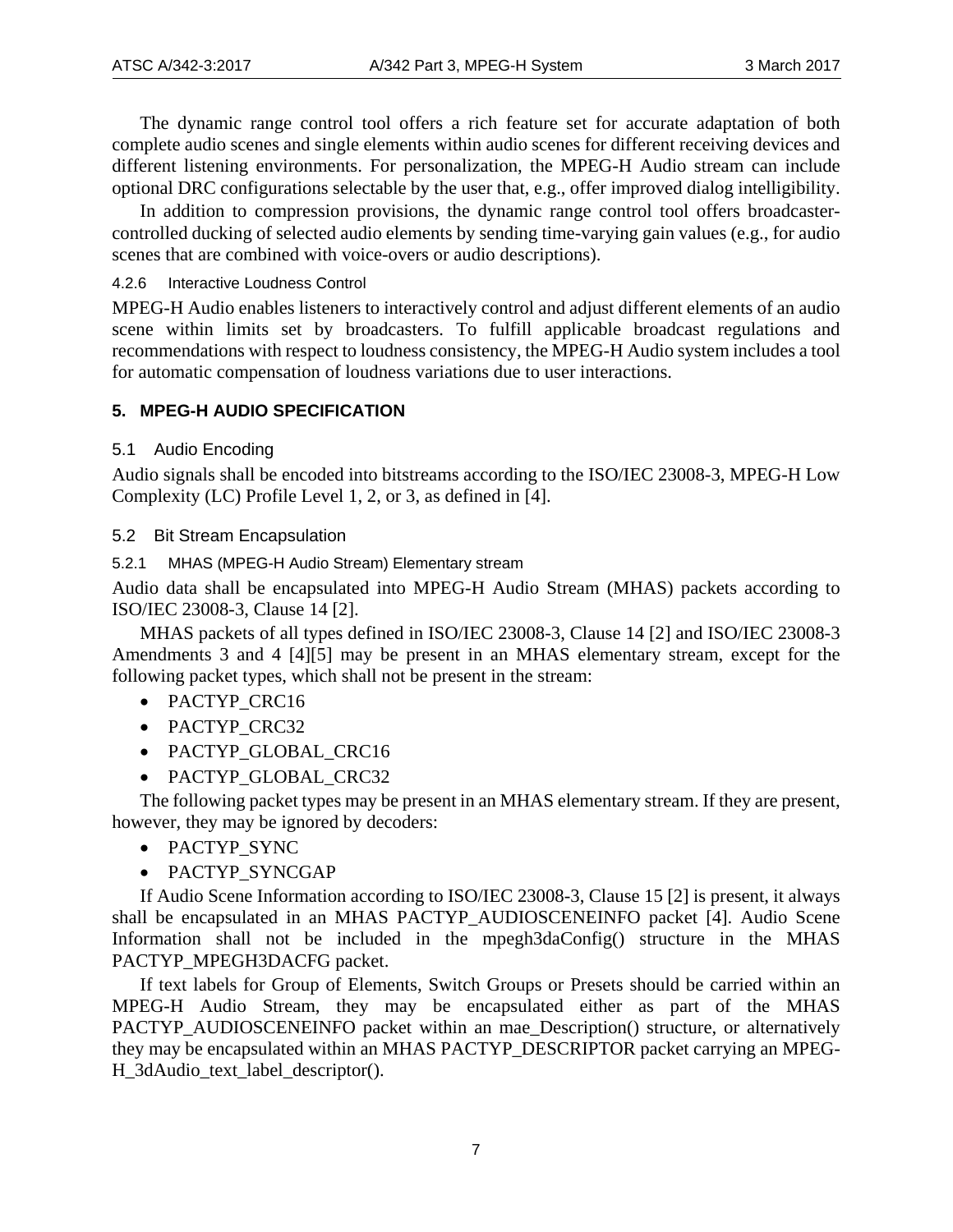If content identifiers should be carried within an MPEG-H Audio Stream, they may be encapsulated in an MHAS PACTYP\_MARKER packet with the marker\_byte set to "E0".

<span id="page-11-0"></span>5.2.2 ISOBMFF Encapsulation

5.2.2.1 MPEG-H Audio Sample Entry

The sample entry "mhm1" shall be used for encapsulation of MHAS packets into ISOBMFF files, according to ISO/IEC 23008-3 Amendment 2, Clause 20.6 [\[3\].](#page-4-8)

The sample entry "mhm2" shall be used in cases of multi-stream or hybrid delivery, i.e., when the MPEG-H Audio Program is split into two or more streams for delivery as described in ISO/IEC 23008-3, Clause 14.6 [\[2\].](#page-4-5)

If the MHAConfigurationBox() is present, the MPEG-H Profile-Level Indicator mpegh3daProfileLevelIndication in the MHADecoderConfigurationRecord() shall be set to "0x0B," "0x0C," or "0x0D" for MPEG-H Audio Low Complexity Profile Level 1, Level 2, or Level 3, respectively. The Profile-Level Indicator in the MHAS PACTYP\_MPEGH3DACFG packet shall be set accordingly.

## 5.2.2.2 Random Access Point and Stream Access Point

A File Format sample containing a Random Access Point (RAP), i.e., a RAP into an MPEG-H Audio Stream, is a "sync sample" in the ISOBMFF and shall consist of the following MHAS packets, in the following order:

- PACTYP MPEGH3DACFG
- PACTYP\_AUDIOSCENEINFO (if Audio Scene Information is present)
- PACTYP\_BUFFERINFO
- PACTYP\_MPEGH3DAFRAME

Note that additional MHAS packets may be present between the MHAS packets listed above or after the MHAS packet PACTYP\_MPEGH3DAFRAME, with one exception: when present, the PACTYP\_AUDIOSCENEINFO packet shall directly follow the PACTYP\_MPEGH3DACFG packet, as defined in ISO/IEC 23008-3 Amendment 3 [\[4\]](#page-4-6) Clause 14.4.

Additionally, the following constraints shall apply for sync samples:

- The audio data encapsulated in the MHAS packet PACTYP\_MPEGH3DAFRAME shall follow the rules for random access points as defined in ISO/IEC 23008-3, Clause 5.7 [\[2\].](#page-4-5)
- All rules defined in ISO/IEC 23008-3 Amendment 2, Clause 20.6.1 [\[3\]](#page-4-8) regarding sync samples shall apply.
- The first sample of an ISOBMFF file shall be a RAP. In cases of fragmented ISOBMFF files, the first sample of each Fragment shall be a RAP.
- In case of non-fragmented ISOBMFF files, a RAP shall be signaled by means of the File Format sync sample box "stss," as defined in ISO/IEC 23008-3 Amendment 2, Clause 20.2 [\[3\].](#page-4-8)
- In case of fragmented ISOBMFF files, the sample flags in the Track Run Box ('trun') are used to describe the sync samples. The "sample is non-sync-sample" flag SHALL be set to "0" for a RAP; it shall be set to "1" for all other samples.

## 5.2.2.3 Configuration Change

A configuration change takes place in an audio stream when the content setup or the Audio Scene Information changes (e.g., when changes occur in the channel layout, the number of objects etc.), and therefore new PACTYP\_MPEGH3DACFG and PACTYP\_AUDIOSCENEINFO packets are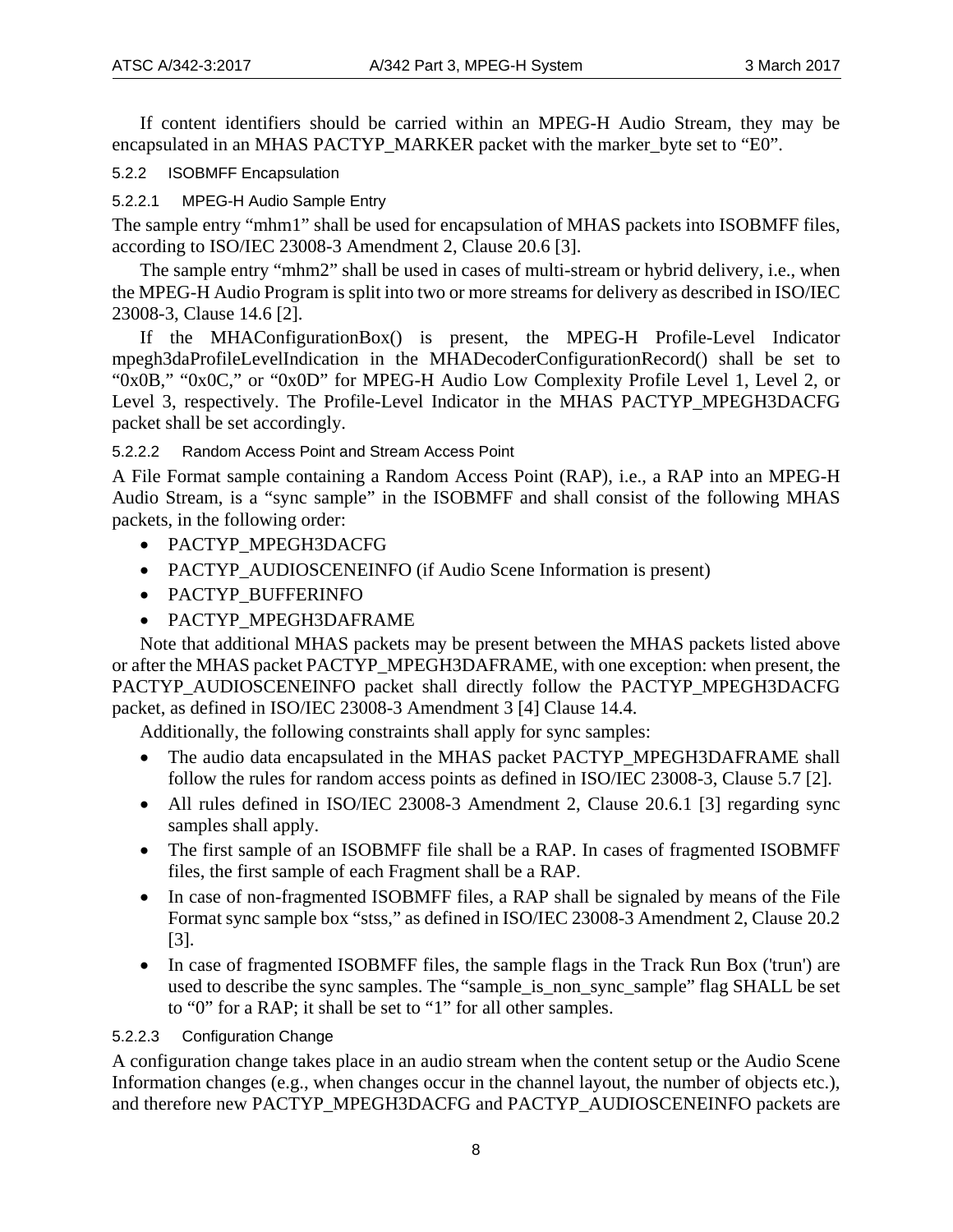required upon such occurrences. A configuration change usually happens at program boundaries, but it may also occur within a program.

The following constraints apply:

- At each configuration change, the MHASPacketLabel shall be changed to a different value from the MHASPacketLabel in use before the configuration change occurred.
- A configuration change may happen at the beginning of a new ISOBMFF file or Fragment or at any position within the file. In the latter case, the File Format sample that contains a configuration change shall be encoded as a sync sample (RAP) as defined above.
- A sync sample that contains a configuration change and the last sample before such a sync sample may contain a truncation message (PACTYP\_AUDIOTRUNCATION) as defined in ISO/IEC 23008-3 Amendment 3 [\[4\].](#page-4-6)

The usage of truncation messages enables synchronization between video and audio elementary streams at program boundaries. When used, sample-accurate splicing and reconfiguration of the audio stream are possible. If MHAS packets of type PACTYP\_AUDIOTRUNCATION are present, they shall be used as described in ISO/IEC 23008- 3 Amendment 3 [\[4\].](#page-4-6)

## 5.2.2.4 Multi-Stream Delivery

In case of multi-stream delivery (as described in section 4.2) the Audio Program Components of one Audio Program are not carried within one single MHAS elementary stream, but in two or more MHAS elementary streams.

The following constraints apply for ISOBMFF files or fragments using the sample entry "mhm2":

- The Audio Program Components of one Audio Program are carried in one main MHAS elementary stream, and one or more auxiliary MHAS elementary streams.
- The main MHAS stream shall contain at least the Audio Program Components corresponding to the default Audio Presentation, i.e., the Audio Scene Information is present and exactly one preset shall have the mae\_groupPresetID field set to "0", as specified in ISO/IEC 23008-3 Clause 15.3.
- The mae isMainStream field in the Audio Scene Information shall be set to "1" in the main MHAS stream, as specified in ISO/IEC 23008-3 Clause 15.3. This field shall be set to "0" in the auxiliary MHAS streams.
- In each auxiliary MHAS stream the mae bsMetaDataElementIDoffset field in the Audio Scene Information shall be set to the index of the first metadata element in the auxiliary MHAS stream minus one, as specified in ISO/IEC 23008-3 Clause 14.6 and Clause 15.3.
- For the main and the auxiliary MHAS stream(s), the MHASPacketLabel shall be set according to ISO/IEC 23008-3 Clause 14.6 [\[2\].](#page-4-5)
- The main and the auxiliary MHAS stream(s) that carry Audio Program Components of one Audio Program shall be time aligned.
- In each auxiliary MHAS stream, the random access points (RAP) shall be aligned to the RAPs present in the main MHAS stream.

## <span id="page-12-0"></span>5.3 Audio Loudness and DRC signaling

Loudness metadata shall be embedded within the mpegh3daLoudnessInfoSet() structure as defined in ISO/IEC 23008-3, Clause 6.3 [\[2\].](#page-4-5) Such loudness metadata shall include at least the loudness of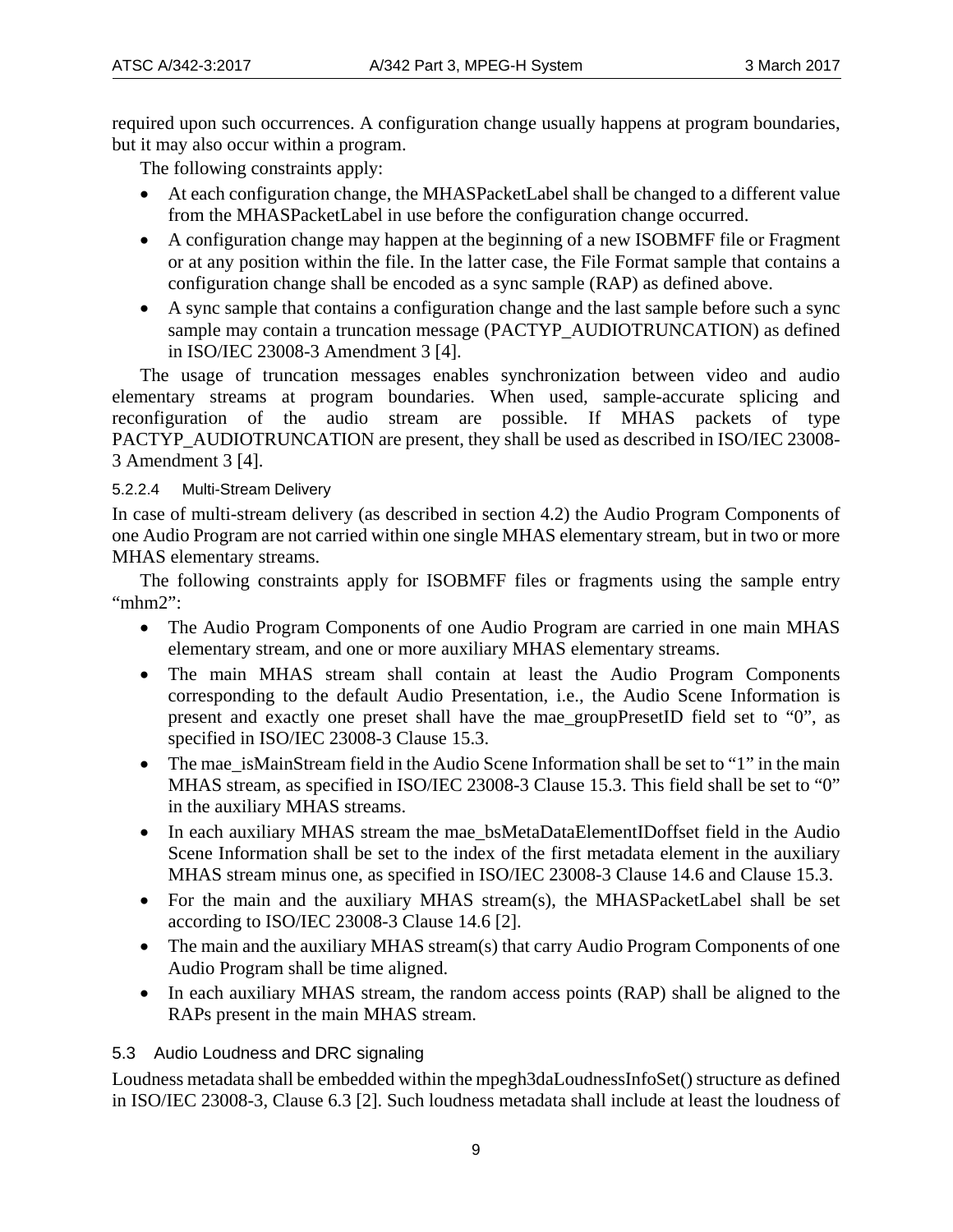the content rendered to the default rendering layout as indicated by the referenceLayout field (see ISO/IEC 23008-3, Clause 5.3.2 [\[2\]\)](#page-4-5). More precisely, the mpegh3daLoudnessInfoSet() structure shall include at least one loudnessInfo() structure with **loudnessInfoType** set to 0, whose **drcSetId** and **downmixId** fields are set to 0 and which includes at least one **methodValue** field with **methodDefinition** set to 1 or 2 (see ISO/IEC 23008-3, Clause 6.3.1 [\[2\]](#page-4-5) and ISO/IEC 23003-4, Clause 7.3 [\[6\]\)](#page-5-8). The indicated loudness value shall be measured according to local loudness regulations (e.g., ATSC A/85 [\[7\]\)](#page-5-6).

DRC metadata shall be embedded in the mpegh3daUniDrcConfig() and uniDrcGain() structures as defined in ISO/IEC 23008-3, Clause 6.3 [\[2\].](#page-4-5) For each included DRC set the drcSetTargetLoudnessPresent field as defined in ISO/IEC 23003-4, Clause 7.3 [\[6\]](#page-5-8) shall be set to 1. The bsDrcSetTargetLoudnessValueUpper and bsDrcSetTargetLoudnessValueLower fields shall be configured to continuously cover the range of target loudness levels between -31 dB and 0 dB.

Loudness compensation information (mae\_LoudnessCompensationData()), as defined in ISO/IEC 23008-3 Amendment 3, Chapter 11, Clause 15.5 [\[4\],](#page-4-6) shall be present in the Audio Scene Information if the mae\_allowGainInteractivity field (according to ISO/IEC 23008-3, Clause 15.3 [\[4\]\)](#page-4-6) is set to 1 for at least one group of audio elements.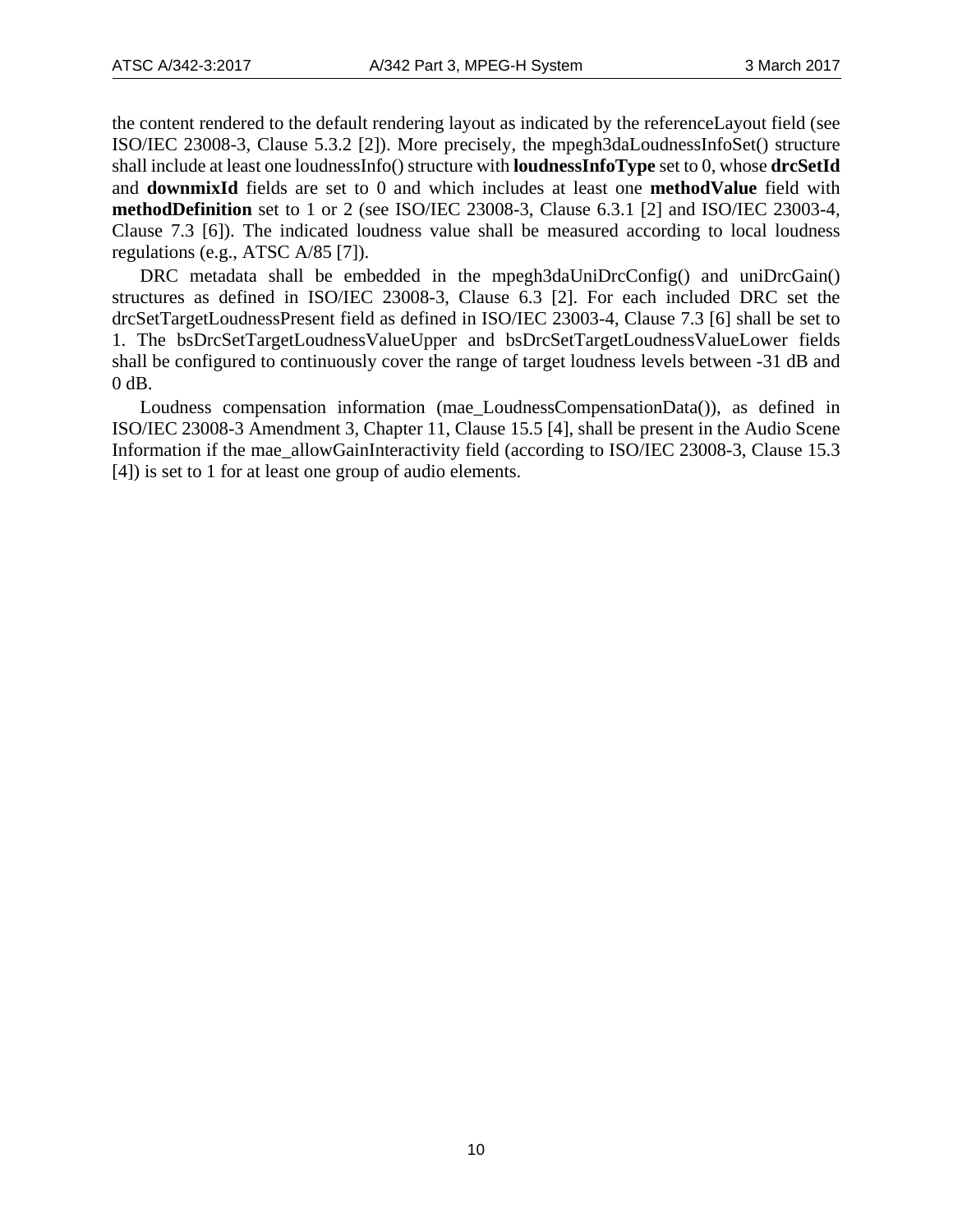# *Annex A:* Examples

## <span id="page-14-1"></span><span id="page-14-0"></span>**A.1 EXAMPLES OF MPEG-H AUDIO FILE STRUCTURE**

This Annex describes an example of an MPEG-H Audio file as it may be used to form the basis for an MMT MPU or a DASH Segment. The file contains a single audio track; audio is not multiplexed with video or other media.

Figure A.1.1 outlines the structure of a fragmented ISOBMFF MPEG-H Audio File with sample type "mhm1".



## **MHM1 File Structure**

**Figure A.1.1** File Structure of a fragmented MPEG-H Audio file ("mhm1").

<span id="page-14-2"></span>Legend for Figure A.1.1:

- MOOV: Movie Box
- TRAK: Track Box (only one audio track in this example)
- MDIA: Media Box
- MINF: Media Information Box
- STBL: Sample Table Box
- STSD: Sample Description Box
- MOOF: Movie Fragment Box
- MDAT: Media Data Container
- MHAS Frame: only CFG and AU Packet types are shown here; may include additional MHAS Packets of other Packet types
- CFG: Audio Configuration
- AU: Access Unit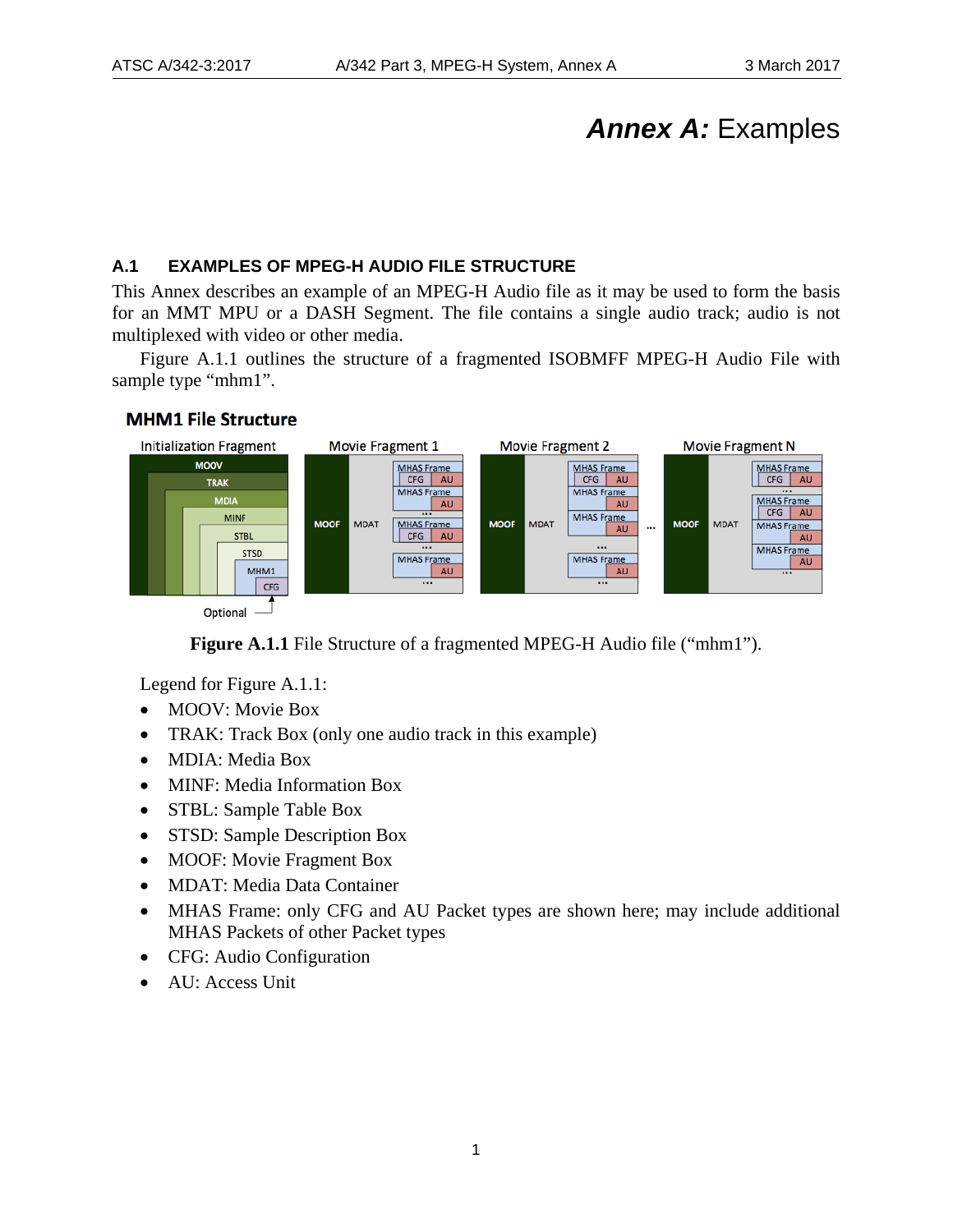# **Annex B: Decoder Guidelines**

## <span id="page-15-1"></span><span id="page-15-0"></span>**B.1 MPEG-H AUDIO DECODER OVERVIEW**

MPEG-H Audio offers the possibility to code channel-based content, object-based content and scene-based content, the latter using Higher Order Ambisonics (HOA) for a sound-field representation. Figure B.1.1 gives a brief overview of signal flow in an MPEG-H Audio decoder from bit-stream input to loudspeaker or headphone output. As a first step, all transmitted audio signals are decoded by the MPEG-H Audio Core Decoder. Channel-based signals are mapped to the target reproduction loudspeaker layout using the Format Conversion module. Object-based signals are rendered to the target reproduction loudspeaker layout by the Object Renderer. Scenebased content is rendered to the target reproduction loudspeaker layout using associated HOA metadata and an HOA decoder/renderer.



<span id="page-15-3"></span>**Figure B.1.1** MPEG-H Audio Decoder (features, block diagram, signal flow).

#### <span id="page-15-4"></span><span id="page-15-2"></span>**B.2 OUTPUT SIGNALS**

## **B.2.1 Loudspeaker Output**

The MPEG-H Audio Decoder is able to render the encoded input signals to loudspeaker output channel signals for any target loudspeaker layout geometry.

The MPEG-H Low Complexity Profile Level 3 [\[4\]](#page-4-6) limits the maximum number of output channels to 12.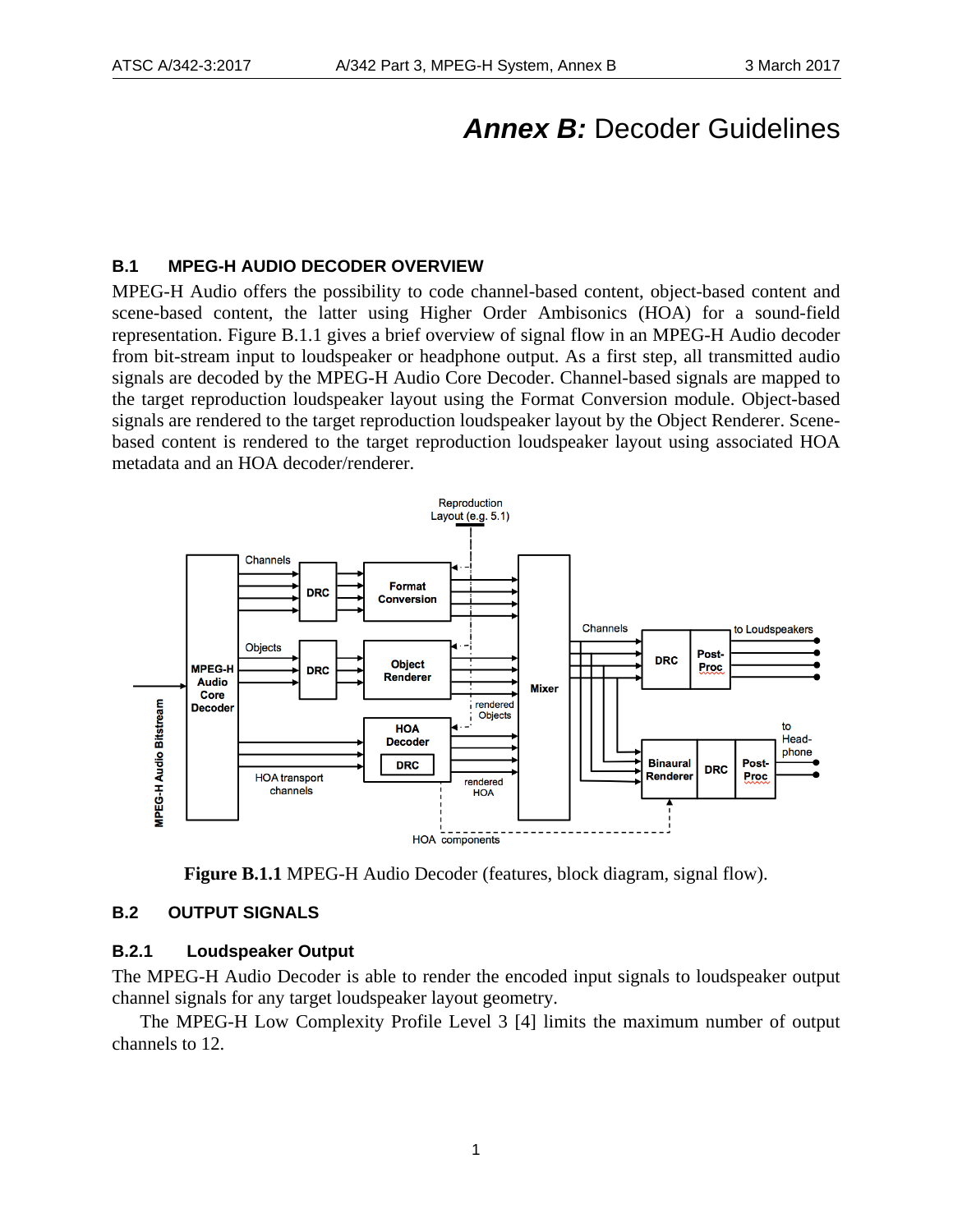The receiving device obtains the target loudspeaker layout from external information supplied during system setup and passes that information to the MPEG-H Audio decoder during its initialization, as defined in ISO/IEC 23008-3, Clause 17.2 [\[2\].](#page-4-5)

Examples for target loudspeaker layouts:

- 2.0 Stereo
- 5.1 Multi-channel audio
- 10.2 Immersive audio

Stereo and 5.1 configurations are defined in ITU-R BS.775-3 [\[9\].](#page-5-9)

The channel configuration for 10.2 is specified in ITU-R BS.2051 [\[12\].](#page-5-10)

## <span id="page-16-0"></span>**B.2.2 Binaural Output to Headphones**

If the receiving device supports headphone reproduction, the MPEG-H Audio Decoder can render the encoded input signals to a binaural signal for headphone playback, as defined in ISO/IEC 23008-3, Clause 13 [\[2\].](#page-4-5)

BRIR/HRTF data for binaural rendering can be fed to the decoder as defined in ISO/IEC 23008-3, Clause 17.4 [\[2\].](#page-4-5)

The value of nBrirPairs in BinauralRendering() may be

- Maximum 2 for level 1,
- Maximum 6 for level 2.
- Maximum 11 for level 3.

The value of kMax in FdBinauralRendererParam() may be equal to or less than 48 (bands). The value of kConv in FdBinauralRendererParam() may be equal to 32. The average of nFilter[k] values in VoffBrirParam() may be less than or equal to 64. The values of rt60[k] in SfrBrirParam() may be less than or equal to 1.0 (sec).

If binaural rendering is activated, measured BRIR positions may be passed to mpegh3daLocalSetupInformation().

All renderer stages thereby are set to a target layout that is equal to the BRIR measurement setup. Preferably, the BRIR measurement positions for standard target layouts 2.0, 5.1, 10.2 and 7.1.4 may be provided.

## <span id="page-16-1"></span>**B.3 DECODER BEHAVIOR**

## <span id="page-16-2"></span>**B.3.1 Tune-in**

A tune-in happens at a channel change of a receiving device. The audio decoder is able to tune in to a new audio stream at every random access point (RAP).

Starting from the first sync sample (i.e., the RAP) in an ISOBMFF file, the decoder receives ISOBMFF samples containing MHAS packets. As defined above, the sync sample contains the configuration information (PACTYP\_MPEGH3DACFG and PACTYP\_AUDIOSCENEINFO) that is used to initialize the audio decoder. After initialization, the audio decoder reads encoded audio frames (PACTYP\_MPEGH3DAFRAME) and decodes them.

To avoid buffer underflow during reception, the decoder is expected to wait before starting to decode audio frames, as indicated in PACTYP\_BUFFERINFO.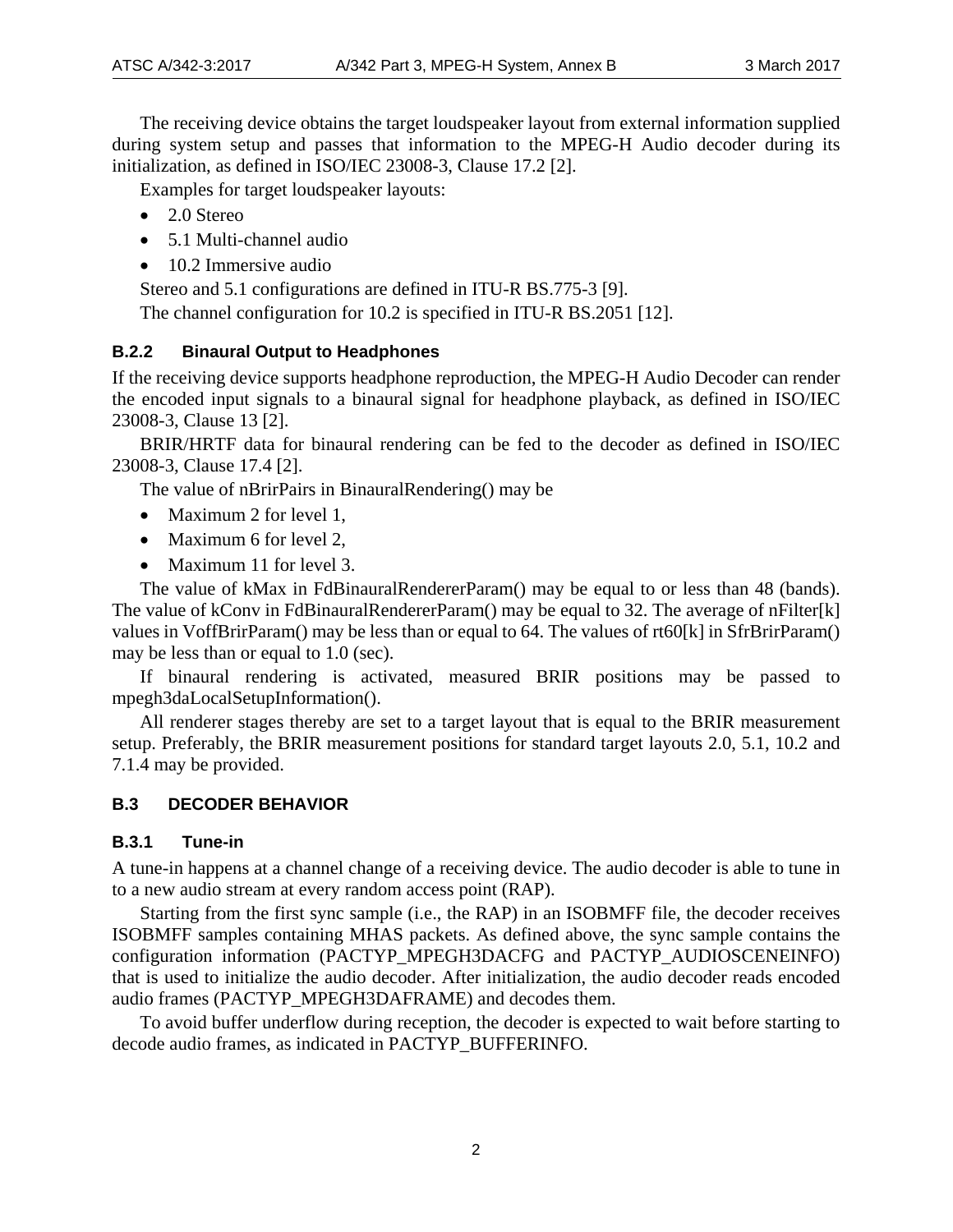Note, that it may be necessary to feed several audio frames into the decoder before the first decoded PCM output buffer is available, as described in ISO/IEC 23008-3 Amendment 2, Clause 22 [\[3\].](#page-4-8)

It is recommended that, on tune-in, the receiving device perform a 100ms fade-in on the first PCM output buffer that it receives from the audio decoder.

## <span id="page-17-0"></span>**B.3.2 Configuration Change**

MPEG-H Audio enables seamless configuration change in broadcast and streaming environments.

If a decoder receives an ISOBMFF sample that contains a configuration change, the decoder performs a configuration change according to the updated clause 5.5.6 in ISO/IEC 23008-3 Amendment 3, Section 8.4 [\[4\].](#page-4-6)

The configuration change can be detected through the change of the MHASPacketLabel of the packet PACTYP\_MPEGH3DACFG compared to the value of the Label of previous MHAS packets.

Note that a change in the mpegh3daLoudnessInfoSet() and mpegh3daUniDrcConfig() may occur that do not trigger a configuration change.

## <span id="page-17-1"></span>**B.3.3 DASH Adaptive Bitrate Switching**

MPEG-H Audio enables seamless bitrate switching in a DASH environment with different Representations (i.e., bit streams encoded at different bitrates) of the same content, i.e., those Representations are part of the same Adaptation Set.

If the decoder receives a DASH Segment of another Representation of the same Adaptation Set, the decoder performs an adaptive switch according to the updated clause 5.5.6 in ISO/IEC 23008-3 Amendment 3, Section 8.4 [\[4\].](#page-4-6)

## <span id="page-17-2"></span>**B.4 USER INTERFACE FOR INTERACTIVITY**

#### <span id="page-17-3"></span>**B.4.1 Audio Scene and User Interactivity Information**

If the MPEG-H Audio bit stream enables user interactivity, i.e., it contains an MHAS packet with PACTYP\_AUDIOSCENEINFO, the user may change certain aspects of the rendered audio scene during playback, e.g., change the level or position of an audio object.

The Audio Scene Information, as defined in ISO/IEC 23008-3, Clause 1[5\[2\]](#page-4-5) and ISO/IEC 23008-3 Amendment 3 [\[4\],](#page-4-6) contains information as to what the user is allowed to change and by how much, e.g., which audio elements are enabled for interactivity and what the maximum allowed changes of those audio elements are (e.g., in terms of gain or position).

The Audio Scene Information also may contain descriptions of "Presets", i.e., combinations of audio elements that are a subsets of the complete audio scene, with gain and positions that are different from the default values. Typical examples for such Presets are:

- "Dialogue Enhancement" with increased dialogue signal level and attenuated background signal level, and
- "Live Mix," e.g., for a sports event, with enhanced ambience, an additional ambience object signal, and a muted dialogue object that contains commentary.

The Audio Scene Information also may contain textual labels with descriptions of audio elements or presets that can be used in a Graphical User Interface (GUI).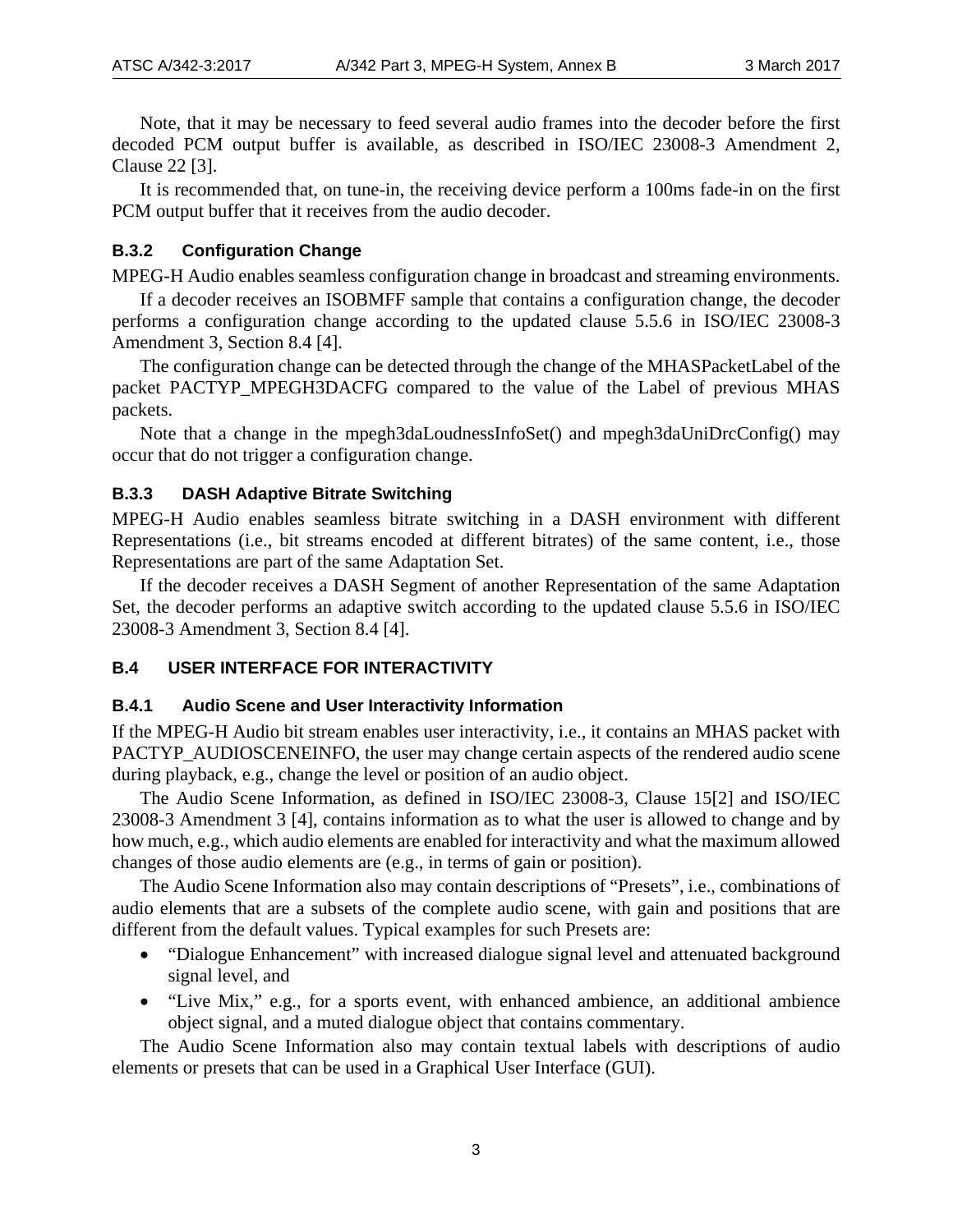Changes that result from user interactivity in the GUI are taken into account by the MPEG-H Audio decoder during rendering of the audio scene.

If user interactivity results in gain changes of one or more audio elements in an audio scene, loudness compensation, as defined in ISO/IEC 23008-3 Amendment 3, Chapter 11 [\[4\],](#page-4-6) is applied.

Two examples are described regarding how Audio Scene Information can be provided to the GUI and how user interactivity information can be provided from the GUI to the audio decoder:

- Through an interface (API) of the MPEG-H Audio decoder, as further described in the following sub-section, or
- Through a separate building block at the systems level of the receiving device, as further described in the subsequent subsection.

#### <span id="page-18-0"></span>**B.4.2 MPEG-H Audio Decoder API for User Interface**

In the scenario described in this section, an audio decoder has two interfaces: a data interface for the encoded bit stream data and an additional interface for user interactivity information. The additional interface is defined in ISO/IEC 23008-3, Clause 17.7 [\[2\].](#page-4-5)

As shown in Figure B.4.1, the MPEG-H Audio decoder makes the Audio Scene Information available to an application for usage in a GUI. In return, the MPEG-H Audio decoder receives user interactivity information from the application through the mpegh3daElementInteraction() structure as defined in ISO/IEC 23008-3, Clause 17.7 [\[2\],](#page-4-5) with the ei\_interactionMode field set to one only if preset information is present in the bitstream.

Optionally, the MPEG-H Audio decoder may receive an mpegh3daLoudnessDrcInterface() structure as defined in ISO/IEC 23008-3, Clause 14.2.2 [\[2\]](#page-4-5) for selection of a preferred DRC configuration.



**Figure B.4.1** MPEG-H Audio Decoder Interface for user interactivity.

#### <span id="page-18-2"></span><span id="page-18-1"></span>**B.4.3 User Interface on Systems Level**

In the scenario described in this section, the audio decoder has only the data interface for the encoded bit stream data and no additional interface for user interactivity.

As shown in Figure B.4.2, the Audio Scene Information is extracted from the MPEG-H Audio bit stream at systems level. The "MHAS Extractor" building block parses the MHAS stream, extracts the MHAS PACTYP\_AUDIOSCENEINFO packet and makes it available to the application for usage in a GUI.

In return, the "MHAS Embedder" accepts the user interactivity information from the application layer. The user interactivity information is carried in the mpegh3daElementInteraction() structure and is further encapsulated in the MHAS packet of type